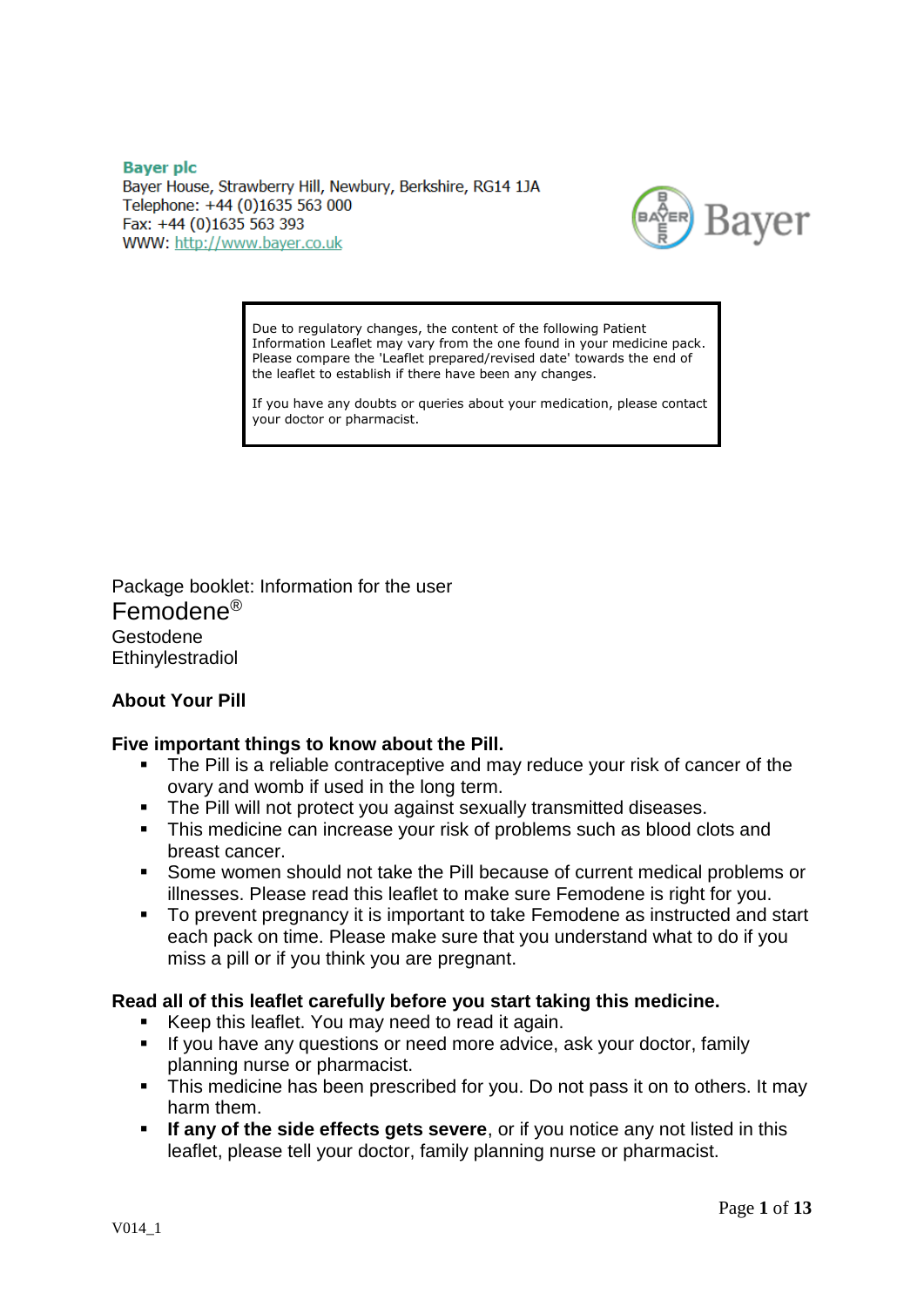## **In this booklet**

## **1. What Femodene does**

## **2. Make sure Femodene is OK for you**

- 2.1 The Pill and blood clots
- 2.2 The Pill and cancer
- 2.3 Femodene should not be taken by some women
- 2.4 Femodene can make some illnesses worse
- 2.5 Taking other medicine
- 2.6 Taking Femodene with food and drink
- 2.7 Pregnancy and breast-feeding
- 2.8 Driving and using machines
- 2.9 Femodene contains lactose

## **3. Taking Femodene**

- 3.1 How to take it
- 3.2 Starting Femodene
- 3.3 A missed pill
- 3.4 A lost pill
- 3.5 If you are sick or have diarrhoea
- 3.6 Missed a period could you be pregnant?
- 3.7 Taking more than one pill should not cause harm
- 3.8 When you want to get pregnant

## **4. Possible side effects**

- 4.1 Serious side effects see a doctor straight away
- 4.2 Less serious side effects
- 4.3 Bleeding between periods should not last long
- **5. How to store Femodene**
- **6. What is in Femodene and who makes it**

# **1. What Femodene does**

Femodene is a combined oral contraceptive pill ('the Pill'). **You take it to stop you getting pregnant**.

This low-dose contraceptive contains two types of female sex hormones, oestrogen and progestogen. These hormones stop you getting pregnant by working in three ways: by preventing an egg being released from your ovaries; by making the fluid (mucus) in your cervix thicker, which makes it more difficult for sperm to enter the womb; and by preventing the lining of your womb thickening enough for an egg to grow in it.

Femodene is a 21-day pill – you take one each day for 21 days, followed by 7 days when you take no pills.

## **The benefits of taking the Pill** include:

 it is one of the most reliable reversible methods of contraception if used correctly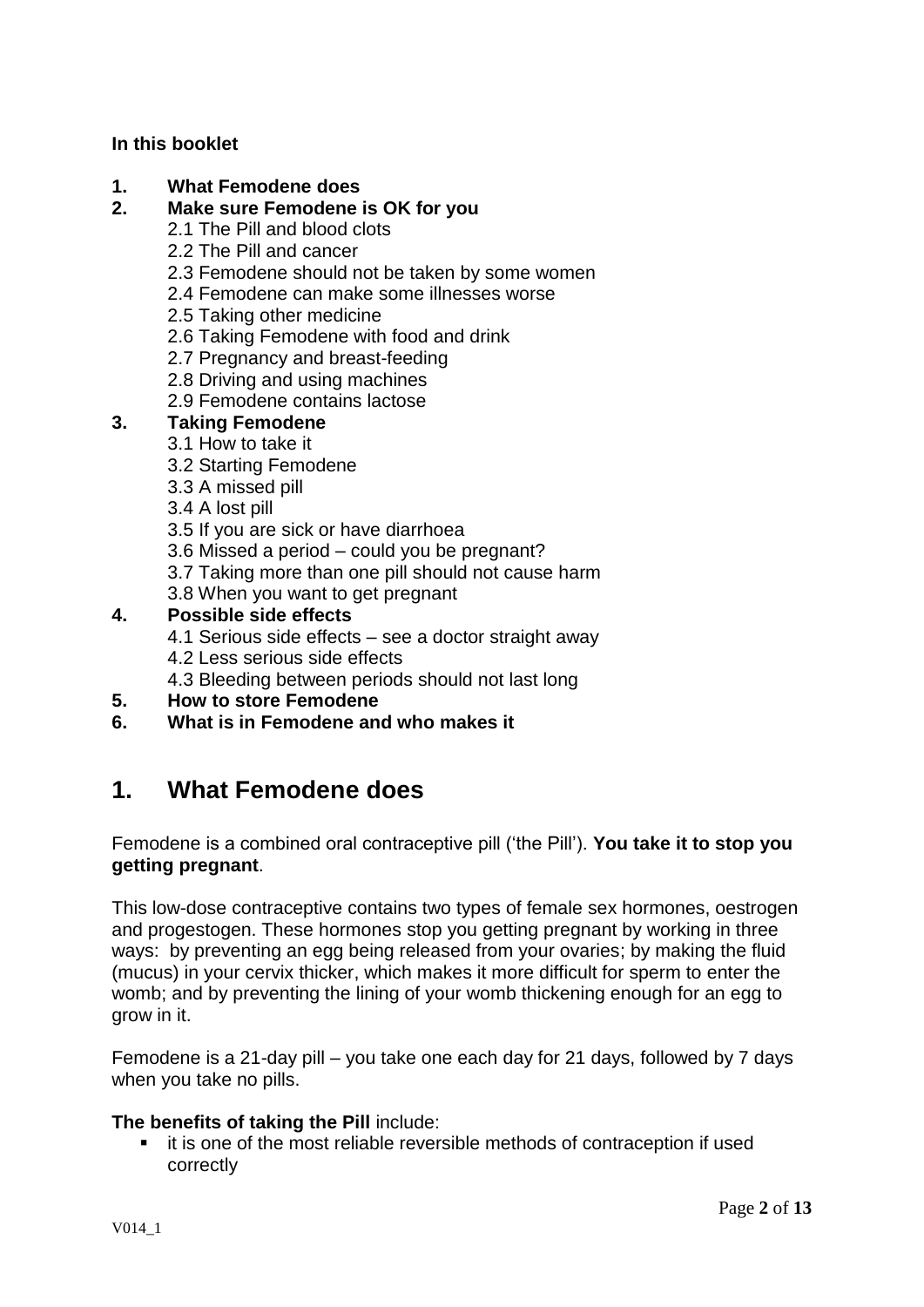- **i** it doesn't interrupt sex
- **i** it usually makes your periods regular, lighter and less painful
- **F** it may help with pre-menstrual symptoms.

Femodene will not protect you against sexually transmitted infections, such as Chlamydia or HIV. Only condoms can help to do this.

## **Femodene needs to be taken as directed to prevent pregnancy.**

# **2. Make sure Femodene is OK for you**

It's important that you understand the benefits and risks of taking the Pill before you start taking it, or when deciding whether to carry on taking it. Although the Pill is suitable for most healthy women it isn't suitable for everyone.

➜ **Tell your doctor** if you have any of the illnesses or risk factors mentioned in this booklet.

## **Before you start taking the Pill**

 Your doctor will ask about you and your family's medical problems and check your blood pressure. You may also need other checks, such as a breast examination.

#### **While you're on the Pill**

- You will need **regular check-ups** with your doctor or family planning nurse, usually when you need another prescription of the Pill.
- You should go for **regular cervical smear** tests.
- **Check your breasts** and nipples every month for changes tell your doctor if you can see or feel anything odd, such as lumps or dimpling of the skin.
- **If you need a blood test** tell your doctor that you are taking the Pill, because the Pill can affect the results of some tests.
- **If you're going to have an operation**, make sure your doctor knows about it. You may need to stop taking the Pill about 4–6 weeks before the operation. This is to reduce the risk of a blood clot (see section 2.1). Your doctor will tell you when you can start taking the Pill again.

## **2.1 The Pill and blood clots**

## **The Pill may slightly increase your risk of having a blood clot (**called a *thrombosis***), especially in the first year of taking it.**

A clot in a leg vein – a *deep vein thrombosis* (or DVT) – is not always serious. However, if it moves up the veins and blocks an artery in the lungs, it can cause chest pain, breathlessness, collapse or even death. This is called a *pulmonary embolism* and is very rare.

#### **Your chances of having a blood clot are only increased slightly by taking the Pill.**

 Of 100,000 women who are **not on the Pill** and not pregnant, about **5** will have a blood clot in a year.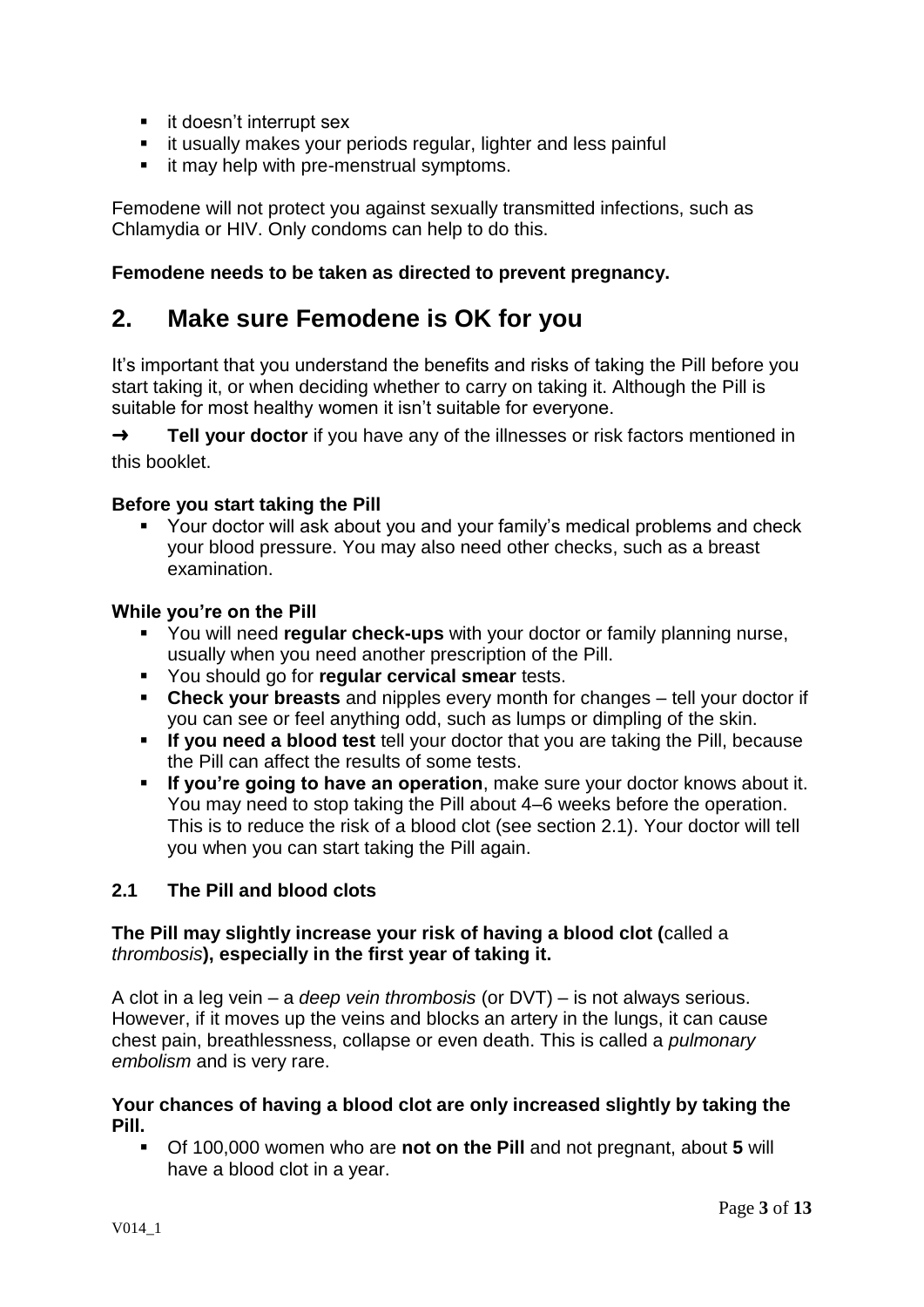- Of 100,000 women **taking a Pill** such as Femodene, about **25** will have a blood clot in a year.
- Of 100,000 women who are **pregnant**, around **60** will have a blood clot in a year.

Very rarely, blood clots can also form in the blood vessels of the heart (causing a **heart attack**) or the brain (causing a **stroke**). In healthy young women the chance of having a heart attack or stroke is extremely small.

## **You are more at risk of having a blood clot:**

- as you get **older**
- **if you smoke**
- if you or any of your close family have had **blood clots**
- **if you are seriously overweight**
- if you have a **disorder of blood fat** (*lipid*) **metabolism**, or other **very rare blood disorders** that may increase your risk of thrombosis
- if you have **high blood pressure**
- if you have a **heart valve disorder** or an **irregular heartbeat** (*atrial fibrillation*)
- $\blacksquare$  if you have **recently had a baby**
- if you have **diabetes mellitus**
- if you have certain rare medical conditions such as **systemic lupus erythematosus, Crohn's disease** or **ulcerative colitis**
- if you have **haemolytic uraemic syndrome** (HUS a disorder where blood clots cause the kidneys to fail)
- if you have **sickle cell disease**
- if you have had a **subarachnoid haemorrhage** (bleeding from the blood vessels of the brain)
- **i** if you're off your feet for a long time because of major surgery, injury or illness.

➜ **Tell your doctor if any of these apply to you**. Taking the pill may add to this risk so Femodene may not be suitable for you.

## **Signs of a blood clot include:**

- a **migraine** for the first time, a migraine that is worse than normal or unusually frequent or severe **headaches**
- any sudden **changes to your eyesight** (such as loss of vision or blurred vision)
- any sudden **changes to your hearing, speech, sense of smell, taste or touch**
- **pain or swelling in your leg**
- **stabbing pain when you breathe**
- **coughing** for no apparent reason
- **pain and tightness in the chest**
- sudden **weakness** or **numbness** in one side or part of your body
- **dizziness** or **fainting.**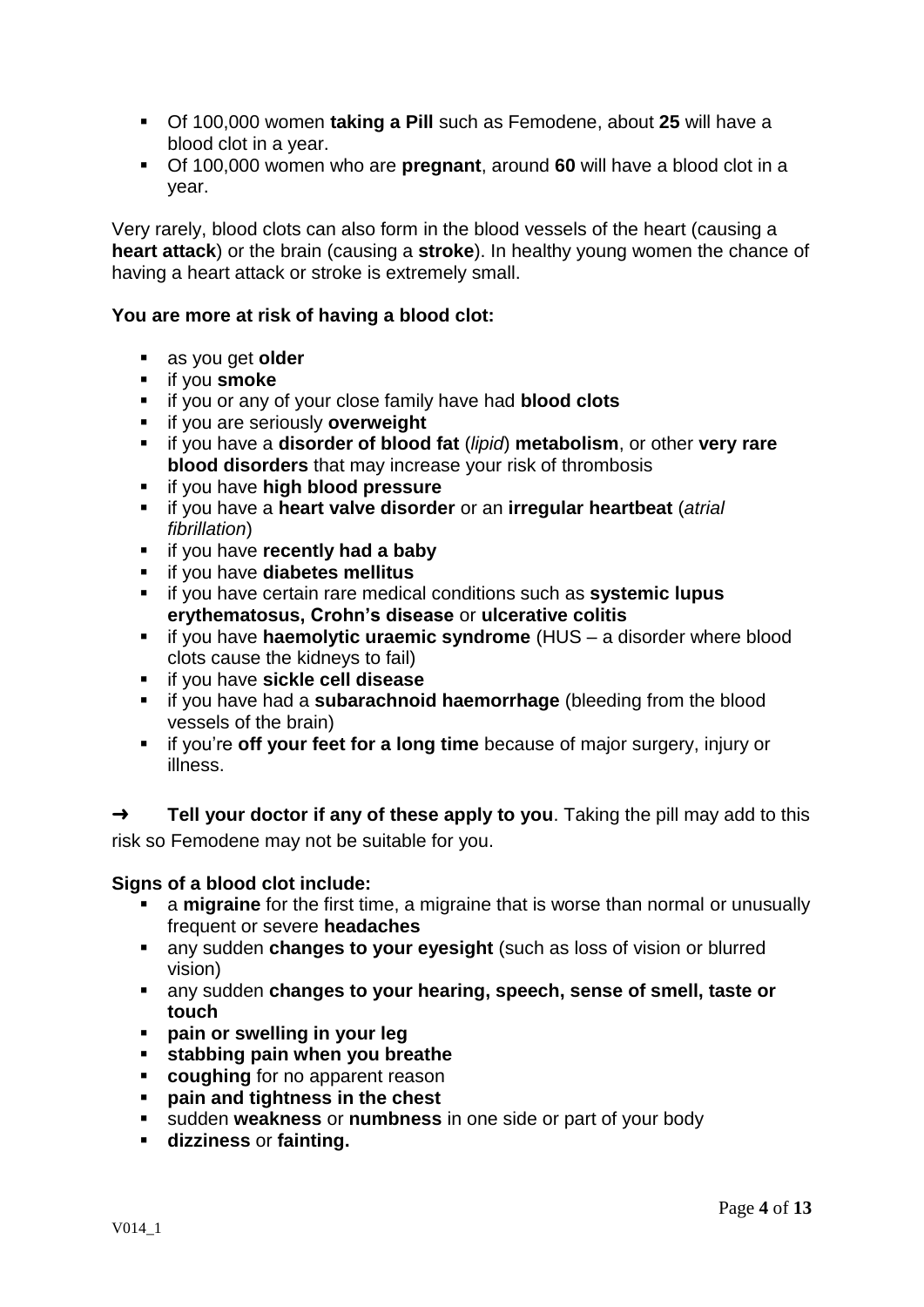## ➜ **See a doctor as soon as possible. Do not take any more Femodene** until

your doctor says you can. Use another method of contraception, such as condoms, in the meantime.

## **2.2 The Pill and cancer**

The Pill reduces your risk of cancer of the ovary and womb if used in the long term. However, it also seems to slightly increase your risk of **cancer of the cervix** – although this may be due to having sex without a condom, rather than the Pill. All women should have regular **smear tests**.

If you have **breast cancer,** or have had it in the past, you should not take the Pill. The Pill slightly increases your risk of breast cancer. This risk goes up the longer you're on the Pill, but returns to normal within about 10 years of stopping it. Because breast cancer is rare in women under the age of 40, the extra cases of breast cancer in current and recent Pill users is small. For example:

- Of 10,000 women who have **never taken the Pill**, about **16** will have breast cancer by the time they are 35 years old.
- Of 10,000 women who **take the Pill for 5 years in their early twenties**, about **17–18** will have breast cancer by the time they are 35 years old.
- Of 10,000 women who have **never taken the Pill**, about **100** will have breast cancer by the time they are 45 years old.
- Of 10,000 women who **take the Pill for 5 years in their early thirties**, about **110** will have breast cancer by the time they are 45 years old.

## **Your risk of breast cancer is higher:**

- if you have a close relative (mother, sister or grandmother) who has had breast cancer
- **if you are seriously overweight**

## ➜ **See a doctor as soon as possible if you notice any changes in your**

**breasts**, such as dimpling of the skin, changes in the nipple or any lumps you can see or feel.

Taking the Pill has also been linked to liver diseases, such as jaundice and noncancer liver tumours, but this is rare. Very rarely, the Pill has also been linked with some forms of liver cancer in women who have taken it for a long time.

➜ **See a doctor as soon as possible if you get severe pain in your stomach, or yellow skin or eyes** (*jaundice*). You may need to stop taking Femodene.

## **2.3 Femodene should not be taken by some women**

➜ **Tell your doctor or family planning nurse** if you have any medical problems or illnesses.

## **Do not take Femodene if any of the following apply to you**. Taking Femodene would put your health at risk.

**If you are pregnant** or might be pregnant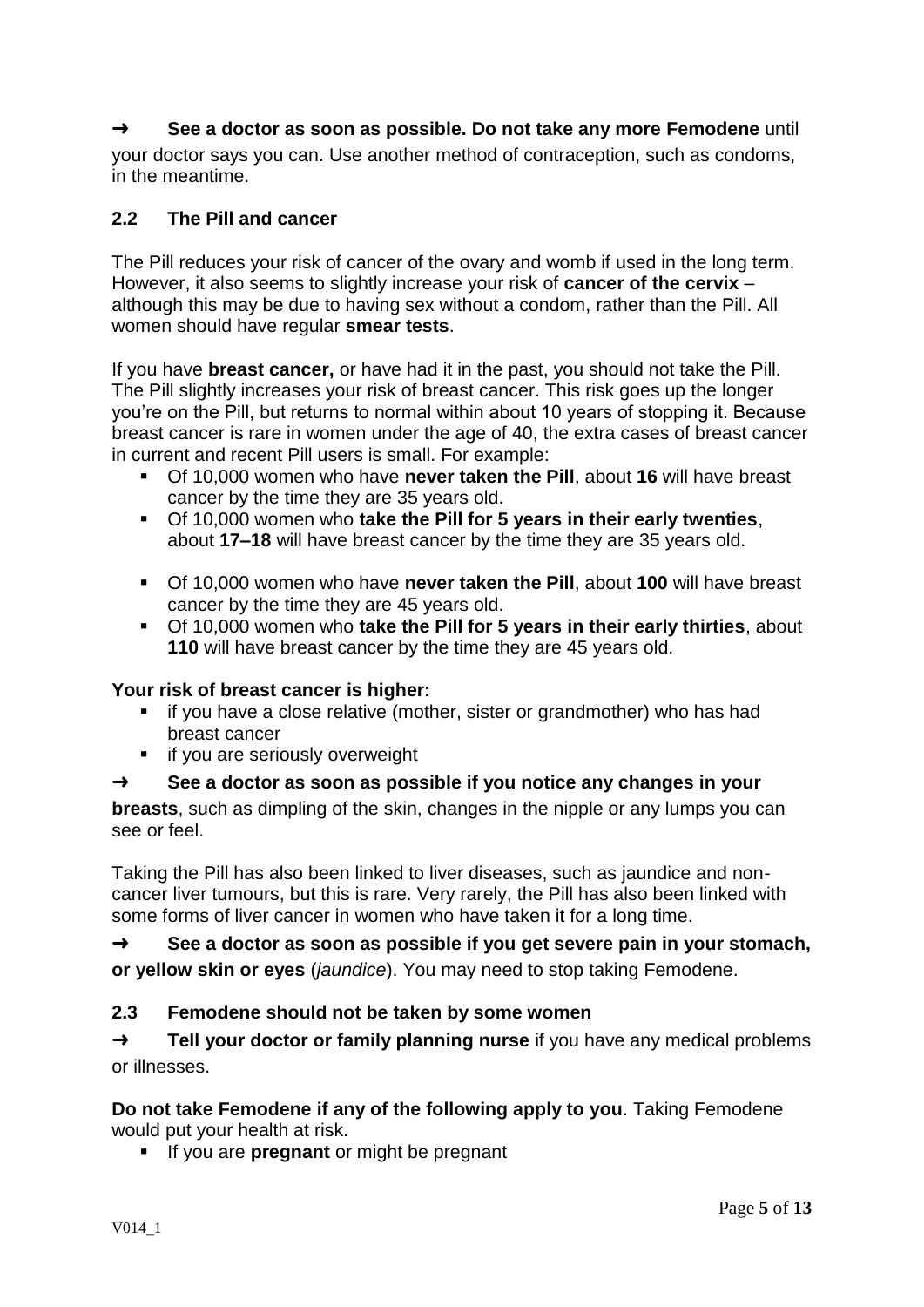- If you have cancer affected by sex hormones such as some **cancers of the breast or womb lining** or have ever had either of these conditions
- **If you have vaginal bleeding** that has not been explained by your doctor
- If you or anyone in your close family has ever had a problem with their blood circulation. This includes a **blood clot** (*thrombosis*) in the legs (*deep vein thrombosis*), lungs (*pulmonary embolism*), heart (**heart attack**), brain (**stroke**) or any other parts of the body
- If you have any condition which makes you **more at risk of a blood clot** (*thrombosis* – see section 2.1, *The Pill and blood clots*)
- If you have **abnormal red blood cells** (*sickle-cell anaemia*)
- If you have disorders of **blood fat** (*lipid*) **metabolism**
- If you have ever had a **severe liver disease**
- If you have certain types of **jaundice** (*Dubin-Johnson* or *Rotor syndromes*)
- If you have ever had **liver tumours**
- If you have **severe diabetes affecting your blood vessels**
- If you have ever had a **blister-like rash** called *herpes gestationis*
- If you have had any of the following **problems while pregnant:**
	- o **worsening of a hearing problem** called *otosclerosis*
	- o **persistent itching**
- If you are **allergic** (*hypersensitive*) to any of the ingredients in Femodene.

➜ **If you suffer from any of these,** or get them for the first time while taking Femodene, contact your doctor as soon as possible. Do not take Femodene.

## **2.4 Femodene can make some illnesses worse**

Some of the conditions listed below can be made worse by taking the Pill. Or they may mean it is less suitable for you. You may still be able to take Femodene but you need to take special care and have check-ups more often.

- If you or your close family have ever had problems with your heart, circulation or blood clotting, such as **high blood pressure** or **sickle cell disease**
- **If you have varicose veins**
- If you have had **epilepsy** or **migraines**
- **If you have asthma**
- If you have had **severe depression**
- If you are **overweight** (*obese*)
- If you have any **gynaecological problems**, such as **fibroids**
- If you have ever had **inflamed veins** (*phlebitis*)
- If you have an inherited form of deafness known as **otosclerosis**
- If you have the disease of the nervous system called **multiple sclerosis**
- **If you have the inherited disease called porphyria**
- If you have **calcium deficiency with cramps** (*tetany*)
- If you have the movement disorder called **Sydenham's chorea**
- If you have ever had **breast problems**
- If you have **diabetes**
- If you have **an intolerance to contact lenses**
- If you have **systemic lupus erythematosus**
- If you have ever had **kidney** or **liver problems**, or have had **gall stones** in the past
- If you have **brown patches on your face or body** (*chloasma*)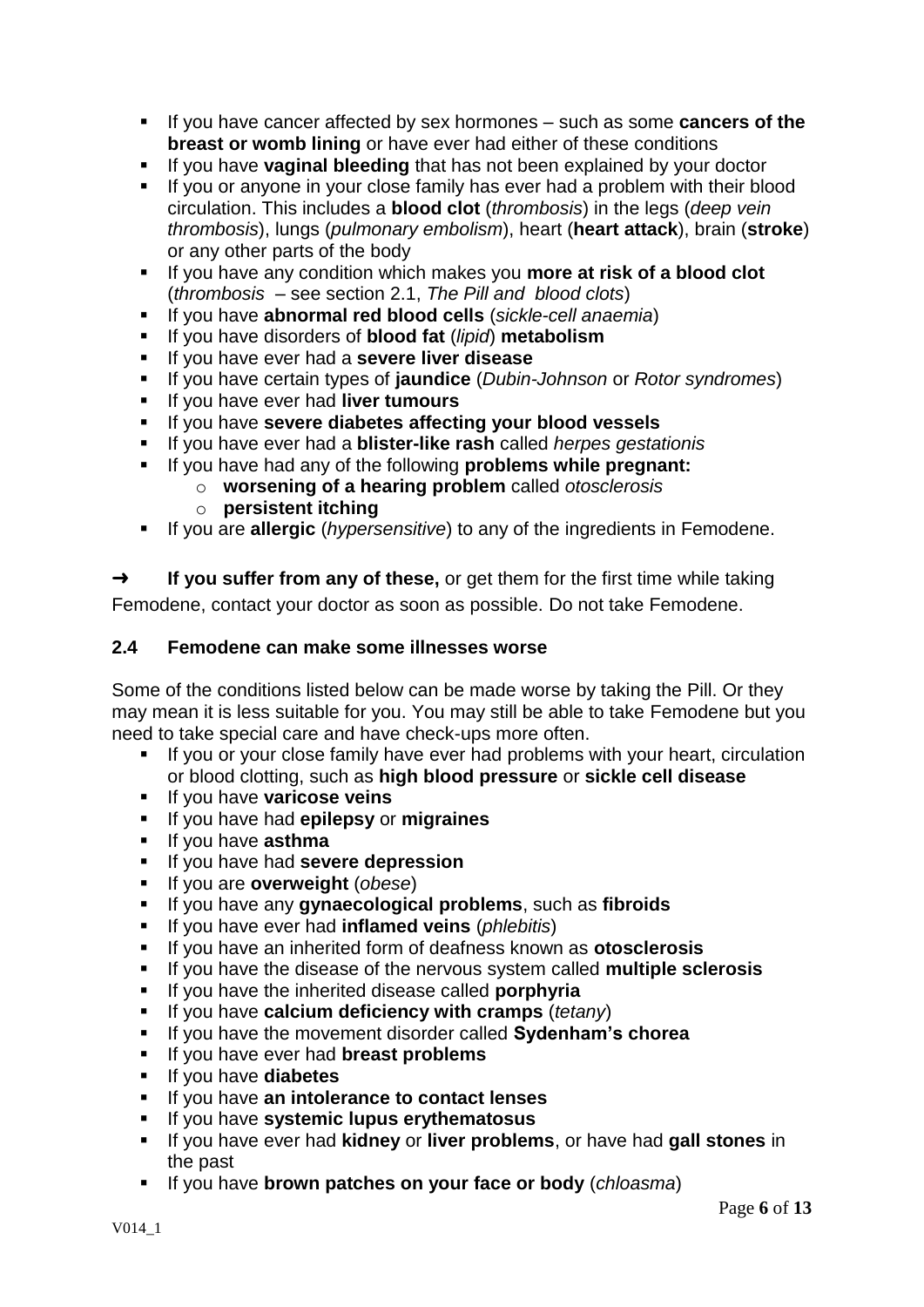- If you have **any disease that is prone to worsen during pregnancy**
- If anyone in your family has had **breast cancer**.

## ➜ **Tell your doctor or family planning nurse if any of these apply to you.**

Also tell them if you get any of these for the first time while taking the Pill, or if any get worse or come back, because you may need to stop taking Femodene.

## **2.5 Taking other medicines**

If you ever need to take another medicine at the same time as being on the Pill, always tell your doctor, pharmacist or dentist that you're taking Femodene. Also check the leaflets that come with all your medicines to see if they can be taken with hormonal contraceptives.

Some medicines can stop Femodene from working properly – for example:

- **some medicines used to treat epilepsy**
- **griseofulvin** (an anti-fungal medicine)
- **phenylbutazone** (an anti-inflammatory medicine)
- **certain antibiotics**
- **certain sedatives** (called 'barbiturates')
- **St. John's Wort** (a herbal remedy).

If you do need to take one of these medicines, Femodene may not be suitable for you or you may need to use extra contraception for a while. Your doctor, pharmacist or dentist can tell you if this is necessary and for how long.

**Femodene can also affect how well other medicines work.** For example, if you have diabetes, you may need to take more insulin or other anti-diabetic drugs while you take Femodene. Your doctor will tell you if this is necessary.

## **2.6 Taking Femodene with food and drink**

There are no special instructions about food and drink while on Femodene.

## **2.7 Pregnancy and breast-feeding**

**Do not use Femodene** if you are pregnant. If you think you might be pregnant, do a pregnancy test to confirm that you are before you stop taking Femodene.

**If you are breast-feeding,** your doctor or family planning nurse may advise you not to take Femodene. They will be able to suggest alternative contraception**.** Breastfeeding will not stop you getting pregnant.

## **2.8 Driving and using machines**

Femodene has no known effect on the ability to drive or use machines.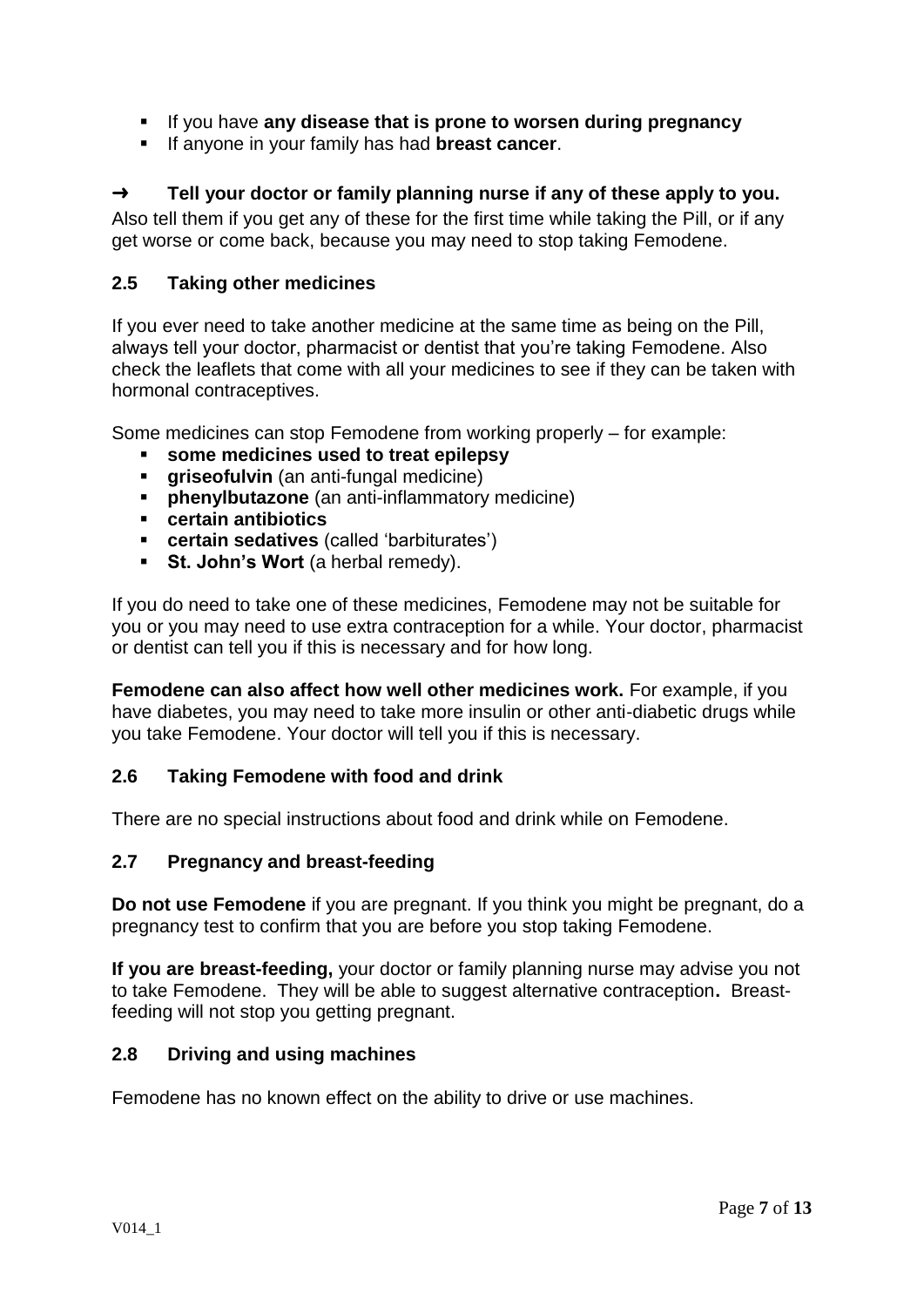## **2.9 Femodene contains lactose**

If you have been told by your doctor that you have intolerance to some sugars, contact your doctor before using Femodene.

# **3. Taking Femodene**

## **3.1 How to take it**

To prevent pregnancy, always take Femodene as described below. Check with your doctor or family planning nurse if you are not sure.

## **Take Femodene every day for 21 days**

Femodene comes in strips of 21 pills, each marked with a day of the week.

- Take your pill at the same time every day.
- Start by taking a pill marked with the correct day of the week.
- Follow the direction of the arrows on the strip. Take one pill each day, until you have finished all 21 pills.
- Swallow each pill whole, with water if necessary. Do not chew the pill.

## **Then have seven pill-free days**

After you have taken all 21 pills in the strip, you have seven days when you take no pills. So, if you take the last pill of one pack on a Friday, you will take the first pill of your next pack on the Saturday of the following week.

Within a few days of taking the last pill from the strip, you should have a withdrawal bleed like a period. This bleed may not have finished when it is time to start your next strip of pills.

You don't need to use extra contraception during these seven pill-free days – as long as you have taken your pills correctly and start the next strip of pills on time.

## **Then start your next strip**

Start taking your next strip of Femodene after the seven pill-free days – even if you are still bleeding. Always start the new strip on time.

As long as you take Femodene correctly, you will always start each new strip on the same day of the week.

## **3.2 Starting Femodene**

## **As a new user or starting the Pill again after a break**

It is best to take your first Femodene pill on the first day of your next period. By starting in this way, you will have contraceptive protection with your first pill.

## **Changing to Femodene from another contraceptive Pill**

 **If you are currently on a 21-day Pill**: start Femodene the next day after the end of the previous strip. You will have contraceptive protection with your first pill. You will not have a bleed until after your first strip of Femodene.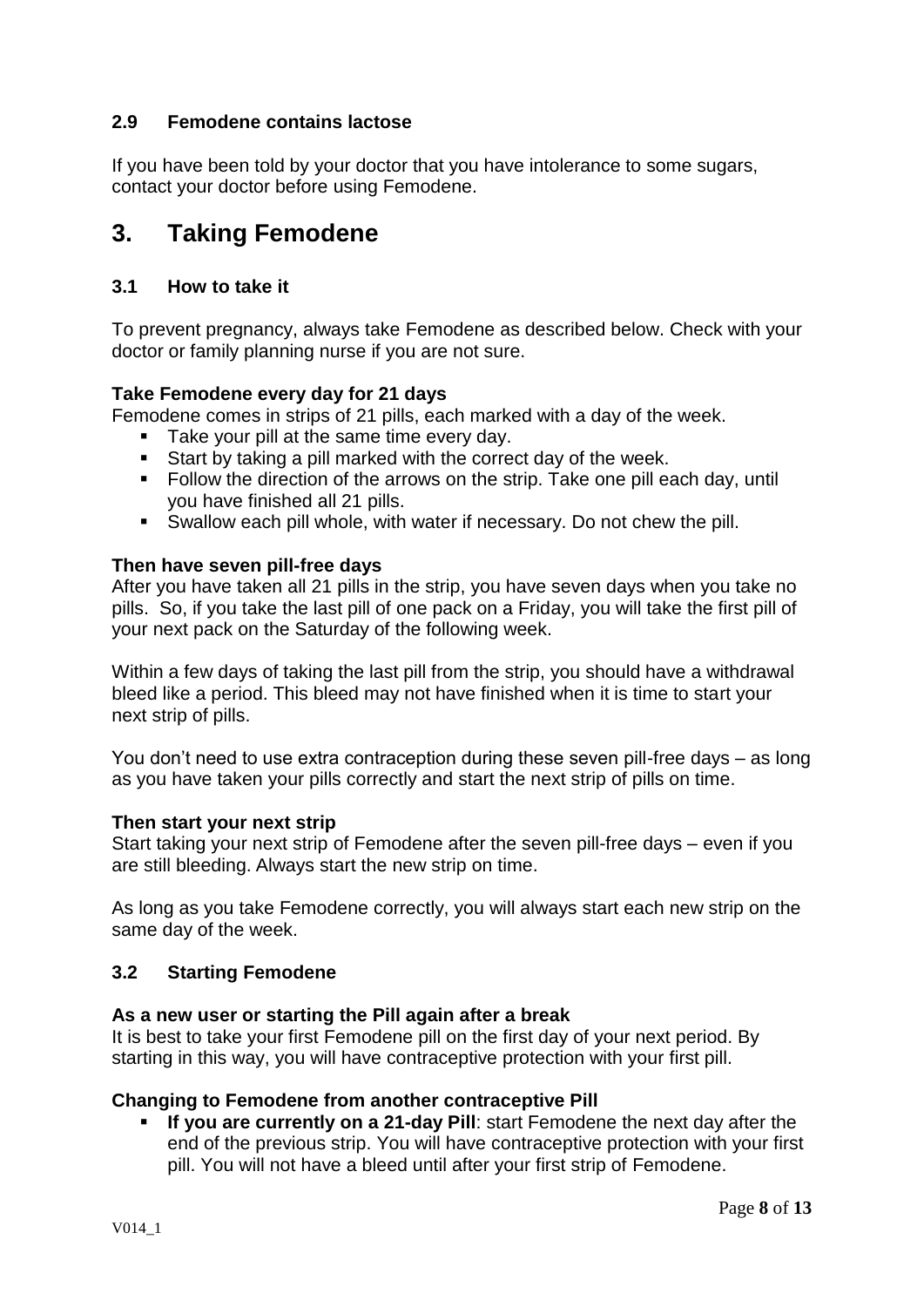- **If you are currently on a 28-day Pill**: start taking Femodene the day after your last active pill. You will have contraceptive protection with your first pill. You will not have a bleed until after your first strip of Femodene.
- **Or, if you are taking a progestogen-only Pill (POP or 'mini Pill'): start** Femodene on the first day of bleeding, even if you have already taken the progestogen-only Pill for that day. You will have contraceptive cover straight away.

#### **Starting Femodene after a miscarriage or abortion**

If you have had a miscarriage or an abortion **during the first three months** of pregnancy, your doctor may tell you to start taking Femodene straight away. This means that you will have contraceptive protection with your first pill.

If you have had a miscarriage or an abortion **after the third month** of pregnancy, ask your doctor for advice. You may need to use extra contraception, such as condoms, for a short time.

## **Contraception after having a baby**

If you have just had a baby, your doctor may advise you to start taking Femodene 21 days after delivery provided that you are fully mobile. You do not have to wait for a period. You will need to use another method of contraception, such as a condom, until you start Femodene and for the first 7 days of pill taking.

## **3.3 A missed pill**

**If you are less than 12 hours late with a pill**, take it straight away. Keep taking your pills at the usual time. This may mean taking two pills in one day. Don't worry – your contraceptive protection should not be reduced.

**If you are more than 12 hours late with a pill**, or you have missed more than one pill, your contraceptive protection may be reduced.

- **Take the most recently missed pill** as soon as you remember, even if it means taking two at once. Leave any earlier missed pills in the pack.
- **Continue to take a pill every day for the next seven days at your usual** time.
- **If you come to the end of a strip of pills** during these seven days, start the next strip without taking the usual seven day break. You probably won't have a bleed until after you finish the second strip of pills, but don't worry. If you finish the second strip of pills and don't have a bleed, do a pregnancy test before starting another strip.
- **Use extra contraception for seven days after missing a pill**, such as condoms.
- If you have missed one or more pills from the first week of your strip (days 1 to 7) and you had sex in that week, you could become pregnant. Contact your doctor, family planning nurse or pharmacist for advice as soon as possible. They may recommend you use emergency contraception.

**If you have missed any of the pills in a strip, and you do not bleed in the first pill-free break, you may be pregnant. Contact your doctor or family planning clinic, or do a pregnancy test yourself.**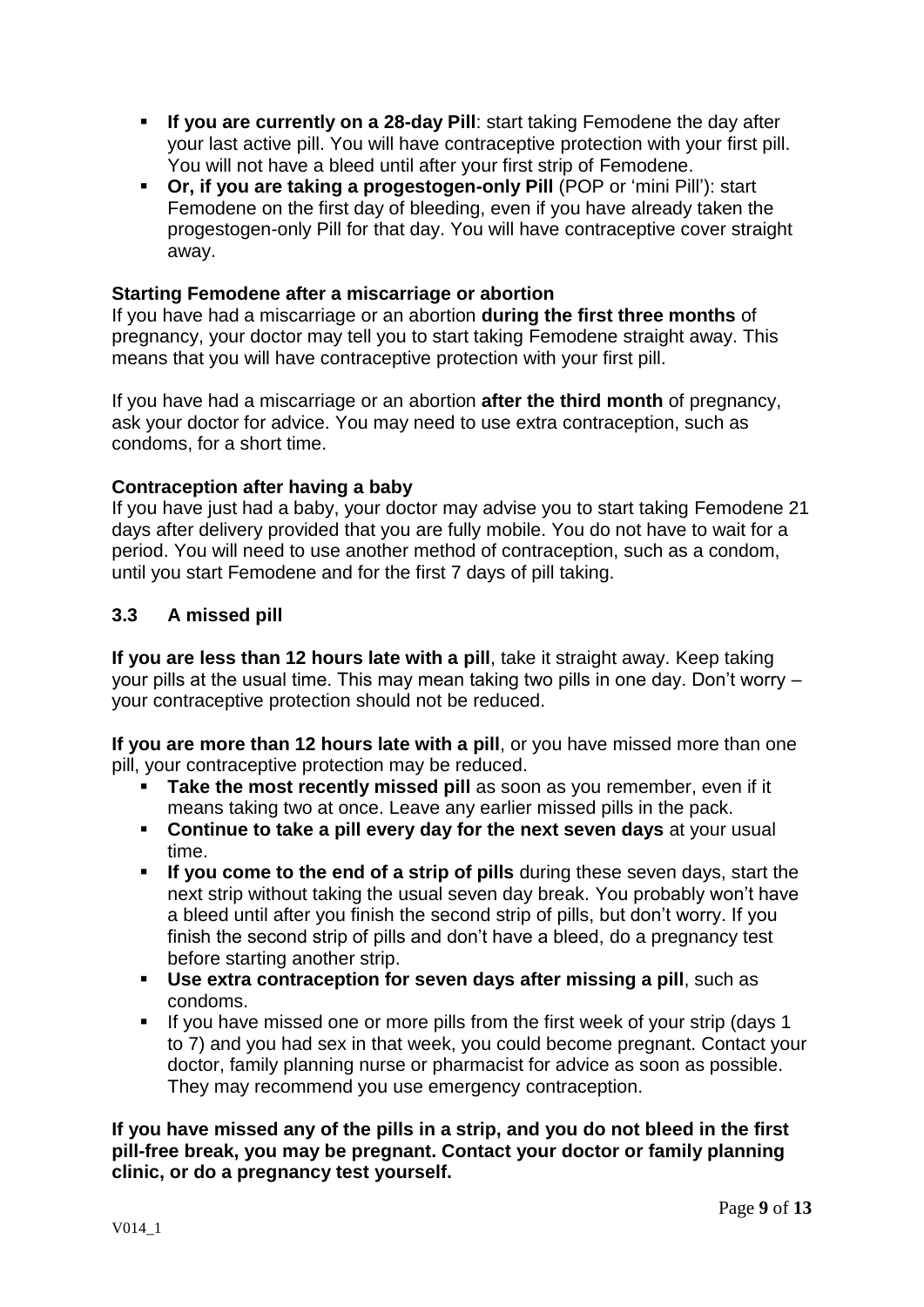If you start a new strip of pills late, or make your 'week off' longer than seven days, you may not be protected from pregnancy. If you had sex in the last seven days, ask your doctor, family planning nurse or pharmacist for advice. You may need to consider emergency contraception. You should also use extra contraception, such as a condom, for seven days.

## **3.4 A lost pill**

If you lose a pill,

**Either** take the last pill of the strip in place of the lost pill. Then take all the other pills on their proper days. Your cycle will be one day shorter than normal, but your contraceptive protection won't be affected. After your seven pill-free days you will have a new starting day, one day earlier than before.

**Or** if you do not want to change the starting day of your cycle, take a pill from a spare strip if you have one. Then take all the other pills from your current strip as usual. You can then keep the opened spare strip in case you lose any more pills.

## **3.5 If you are sick or have diarrhoea**

If you are sick (*vomit*) or have very bad diarrhoea, your body may not get its usual dose of hormones from that pill. If you are **better within 12 hours of taking Femodene**, follow the instructions in section 3.4 *A lost pill*, and take another pill. If you are still sick or have diarrhoea **more than 12 hours after taking Femodene,** see section 3.3, *A missed pill*.

➜ **Talk to your doctor if your stomach upset carries on or gets worse**. He or she may recommend another form of contraception.

## **3.6 Missed a period – could you be pregnant?**

Occasionally, you may miss a withdrawal bleed. This could mean that you are pregnant, but that is very unlikely if you have taken your pills correctly. Start your next strip at the normal time. If you think that you might have put yourself at risk of pregnancy (for example, by missing pills or taking other medicines), or if you miss a second bleed, you should do a pregnancy test. You can buy these from the chemist or get a free test at your family planning clinic or doctors surgery. If you are pregnant, stop taking Femodene and see your doctor.

## **3.7 Taking more than one pill should not cause harm**

It is unlikely that taking more than one pill will do you any harm, but you may feel sick, vomit or have some vaginal bleeding. Talk to your doctor if you have any of these symptoms.

## **3.8 When you want to get pregnant**

If you are planning a baby, it's best to use another method of contraception after stopping Femodene until you have had a proper period. Your doctor or midwife relies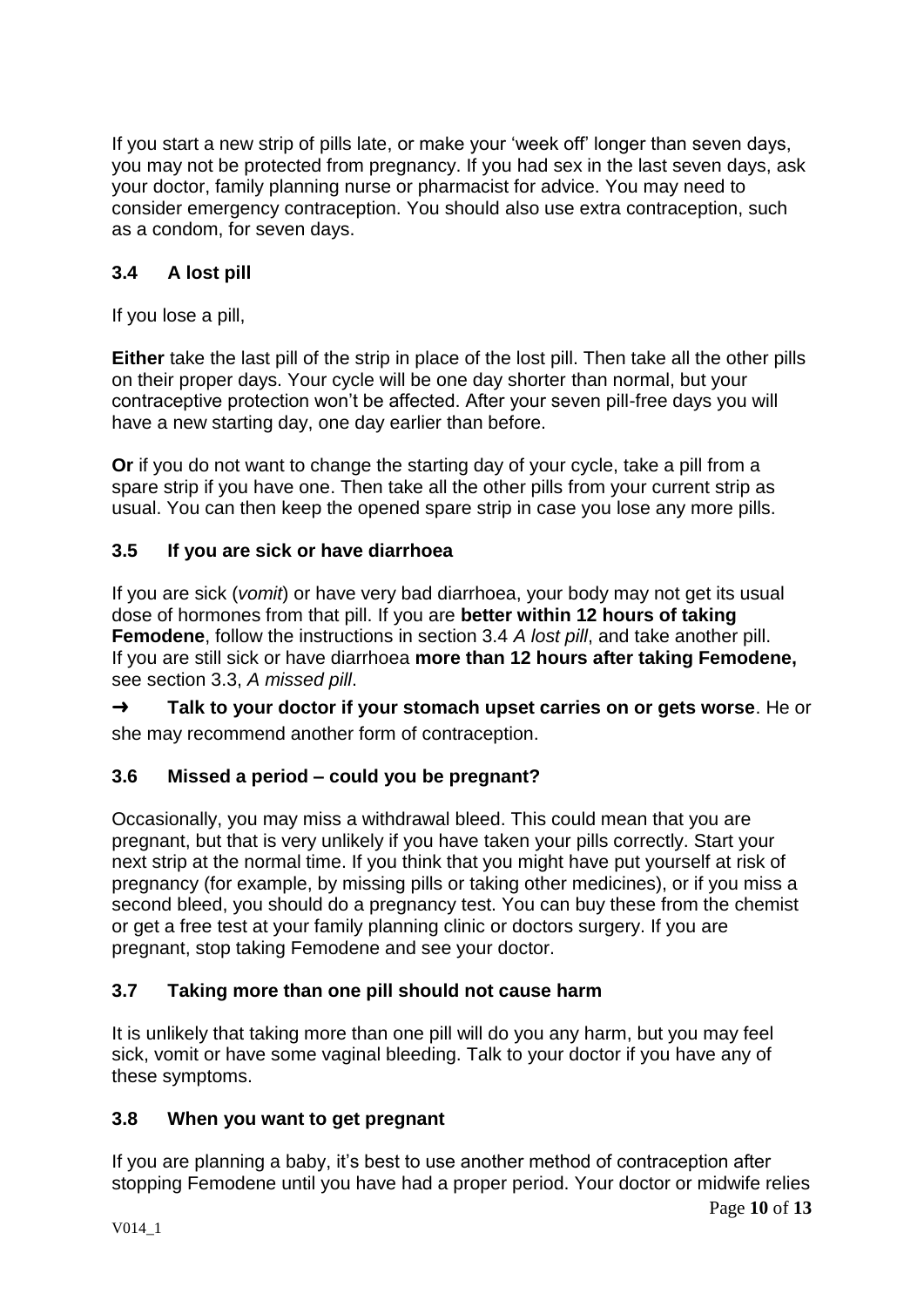on the date of your last natural period to tell you when your baby is due. However, it will not cause you or the baby any harm if you get pregnant straight away.

# **4. Possible side effects**

Like all medicines, Femodene can cause side effects, although not everybody gets them.

➜ **Tell your doctor, pharmacist or family planning nurse** if you are worried about any side effects which you think may be due to Femodene.

## **4.1 Serious side effects – see a doctor straight away**

## **Signs of a blood clot:**

- a **migraine** for the first time, a migraine that is worse than normal, or unusually frequent or severe **headaches**
- any sudden **changes to your eyesight** (such as loss of vision or blurred vision)
- **pain or swelling in your leg**
- any sudden **changes to your hearing, speech, sense of smell, taste or touch**
- **stabbing pain when you breathe**
- **coughing** for no apparent reason
- **pain and tightness in the chest**
- sudden **weakness** or **numbness** in one side or part of your body
- **dizziness** or **fainting.**

## **Signs of a severe allergic reaction to Femodene:**

**swelling** of the **face, lips, mouth, tongue or throat.**

## **Signs of breast cancer include:**

- **dimpling** of the skin
- **changes in the nipple**
- **any lumps** you can see or feel.

## **Signs of cancer of the cervix include:**

- **vaginal discharge** that smells and/or contains blood
- unusual **vaginal bleeding**
- **pelvic pain**
- **painful sex.**

## **Signs of severe liver problems include:**

- severe **pain in your upper abdomen**
- **yellow skin or eyes** (*jaundice*)
- **inflammation of the liver** (*hepatitis*)
- your whole body starts **itching**.

## ➜ **If you think you may have any of these, see a doctor straight away**. You

may need to stop taking Femodene.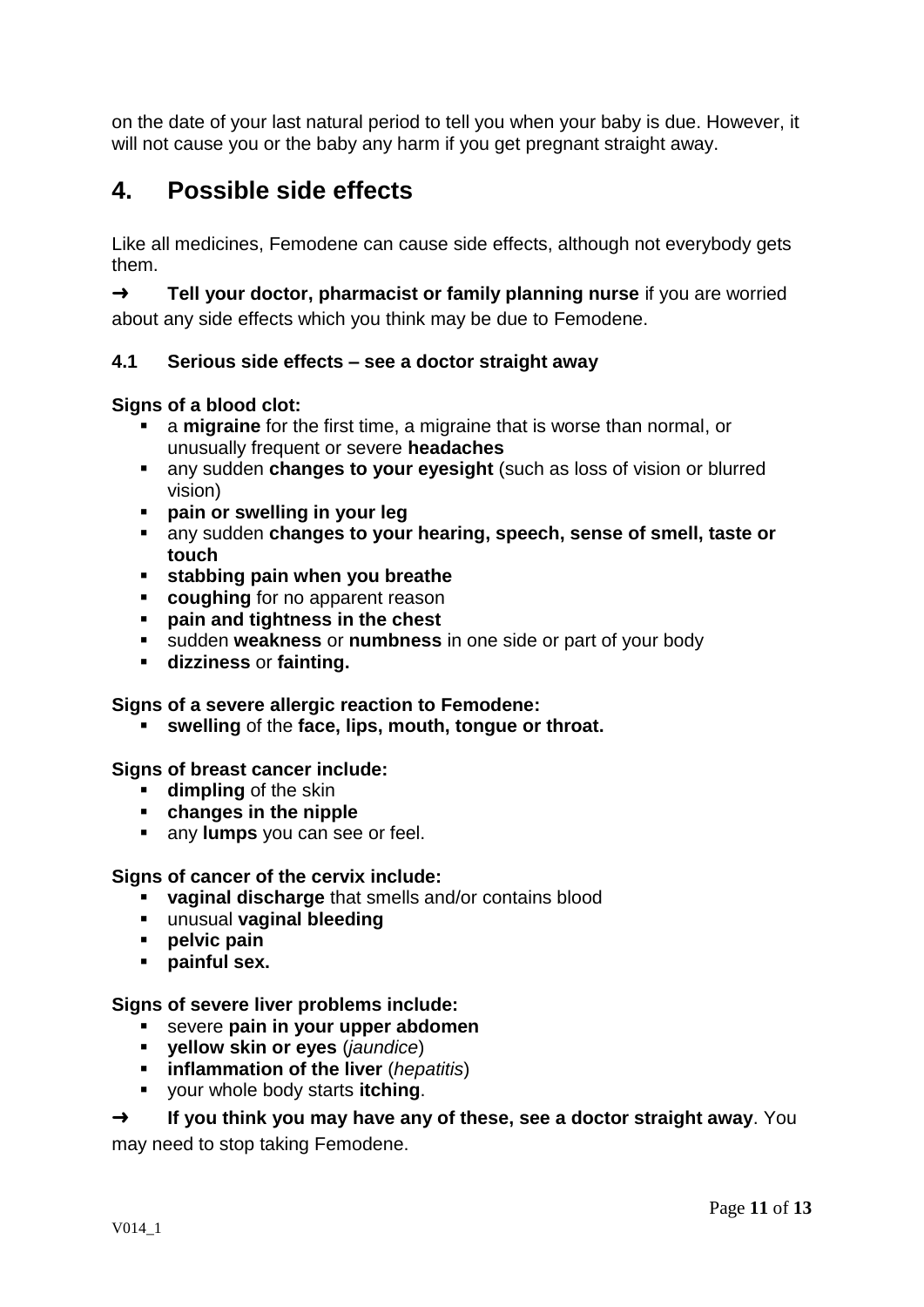## **4.2 Less serious side effects**

- **bleeding and spotting between your periods** can sometimes occur for the first few months but this usually stops once your body has adjusted to Femodene. If it continues, becomes heavy or starts again, contact your doctor
- **headaches**
- **feeling sick, being sick** and **stomach upsets**
- **sore breasts**
- **depressive moods, loss of interest in sex**
- **putting on weight** or **losing weight**
- **chloasma** (yellow brown patches on the skin). This may happen even if you have been using Femodene for a number of months. Chloasma may be reduced by avoiding too much sunlight
- poor tolerance of contact lenses.

➜ **Tell your doctor, pharmacist or family planning nurse** if you are worried about any side effects which you think may be due to Femodene. Also tell them if any existing conditions get worse while you are taking Femodene.

## **4.3 Bleeding between periods should not last long**

A few women have a little unexpected bleeding or spotting while they are taking Femodene, especially during the first few months. Normally, this bleeding is nothing to worry about and will stop after a day or two. Keep taking Femodene as usual. The problem should disappear after the first few strips.

You may also have unexpected bleeding if you are not taking your pills regularly, so try to take your pill at the same time every day. Also, unexpected bleeding can sometimes be caused by other medicines.

→ **Make an appointment to see your doctor** if you get breakthrough bleeding or spotting that:<br>carries or

- carries on for more than the first few months
- **starts after you've been taking Femodene for a while**
- **EXEC** carries on even after you've stopped taking Femodene.

# **5. How to store Femodene**

Keep all medicines out of the reach and sight of children.

Do not use Femodene after the expiry date shown on the strip.

Do not store above 25°C and protect from light.

Do not throw away any medicines down a drain or into a bin. Ask your pharmacist what to do with any medicines you do not want. This will help to protect the environment.